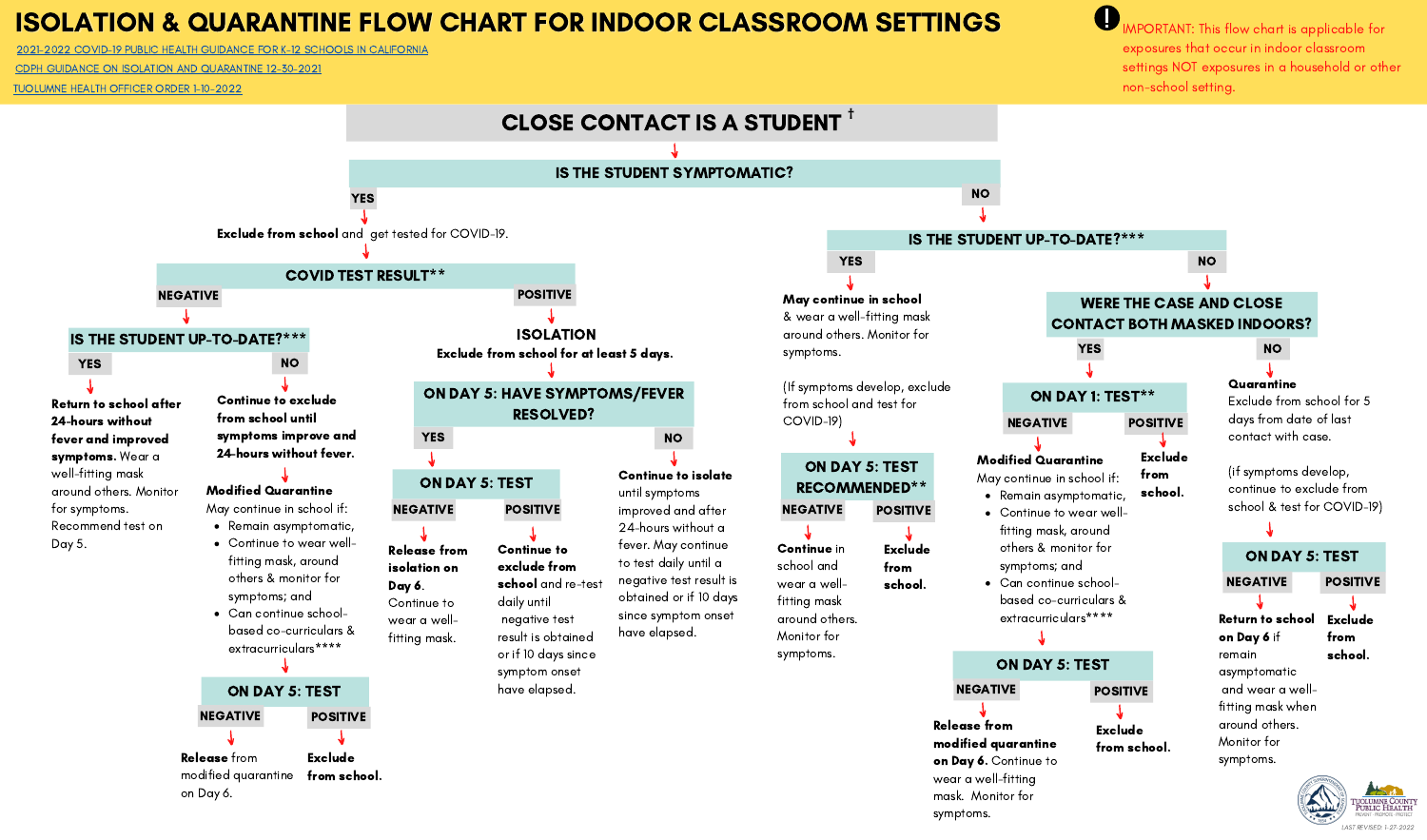## ISOLATION & QUARANTINE FLOW CHART FOR INDOOR CLASSROOM SETTINGS

21-2022 COVID-19 PUBLIC HEALTH GUIDANCE FOR K-12 SCHOOLS IN [CALIFORNIA](https://www.cdph.ca.gov/Programs/CID/DCDC/Pages/COVID-19/K-12-Guidance-2021-22-School-Year.aspx)

CDPH GUIDANCE ON ISOLATION AND [QUARANTINE](https://www.cdph.ca.gov/Programs/CID/DCDC/Pages/COVID-19/Guidance-on-Isolation-and-Quarantine-for-COVID-19-Contact-Tracing.aspx) 12-30-2021



 $\mathbf 0$ IMPORTANT: This flow chart is applicable for exposures that occur in indoor classroom settings NOT exposures in a household or other non-school setting.

[TUOLUMNE](https://www.tuolumnecounty.ca.gov/DocumentCenter/View/20112/Isolation-and-Quarantine-HO-Order-1102022?bidId=) HEALTH OFFICER ORDER 1-10-2022